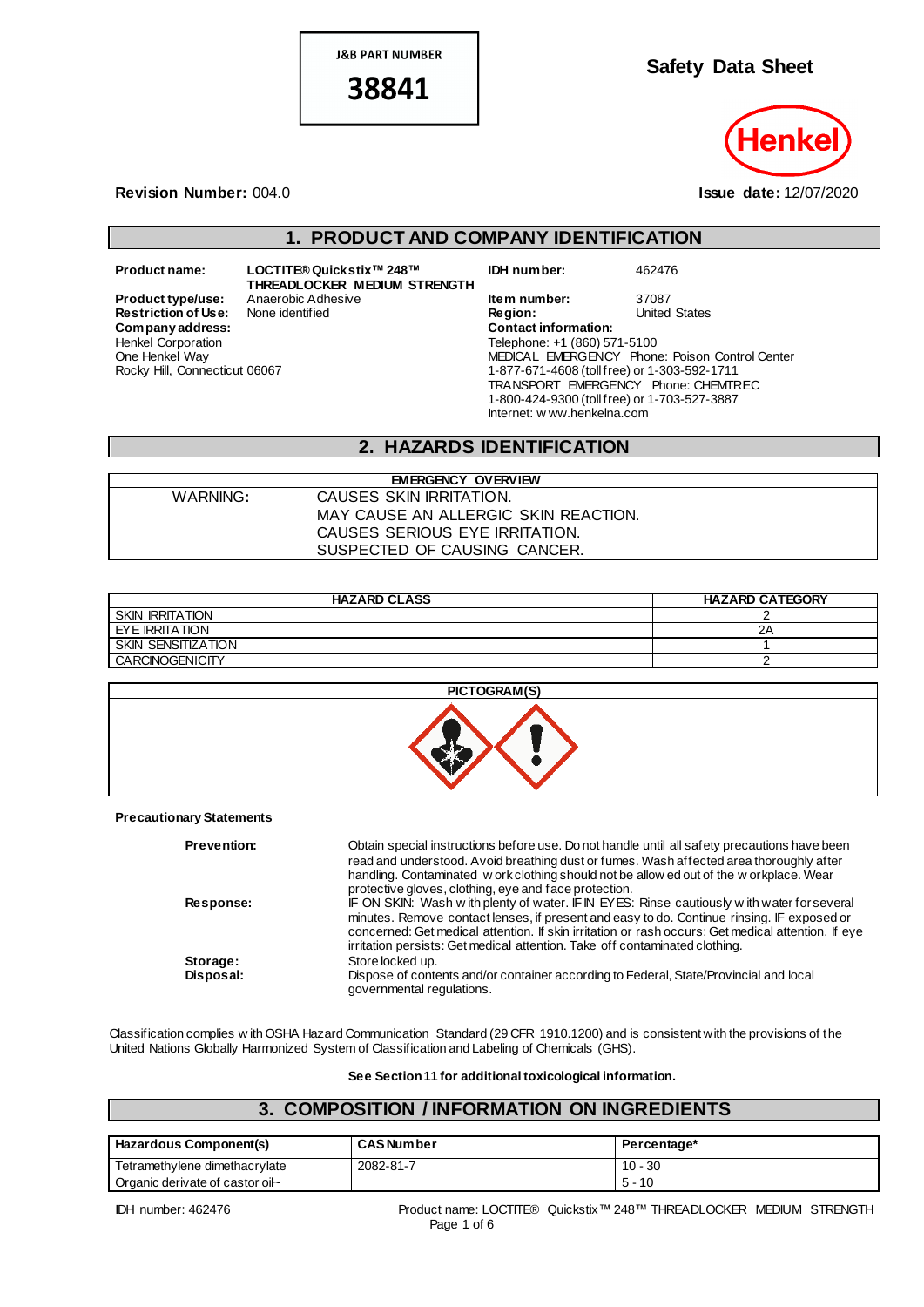| Silica, amorphous, fumed, crystal-free                   | 112945-52-5   | $1 - 5$   |
|----------------------------------------------------------|---------------|-----------|
| N.N'-Ethane-1,2-divibis(12-<br>hydroxyoctadecan-1-amide) | 123-26-2      | $1 - 5$   |
| Ethene, homopolymer                                      | 9002-88-4     | $1 - 5$   |
| Saccharin                                                | $81 - 07 - 2$ | $0.1 - 1$ |
| Cumene hydroperoxide                                     | 80-15-9       | $0.1 - 1$ |
| 1-Acetyl-2-phenylhydrazine                               | 114-83-0      | $0.1 - 1$ |
| Cumene                                                   | $98 - 82 - 8$ | $0.1 - 1$ |

\* Exact percentages may vary or are trade secret. Concentration range is provided to assist users in providing appropriate pr otections.

| <b>4. FIRST AID MEASURES</b>     |                                                                                                                                                                               |  |
|----------------------------------|-------------------------------------------------------------------------------------------------------------------------------------------------------------------------------|--|
| Inhalation:                      | Move to fresh air. If not breathing, give artificial respiration. If breathing is<br>difficult, give oxygen. Get medical attention.                                           |  |
| Skin contact:                    | Immediately flush skin w ith plenty of w ater (using soap, if available). Remove<br>contaminated clothing and footwear. Wash clothing before reuse. Get medical<br>attention. |  |
| Eye contact:                     | Rinse immediately with plenty of water, also under the eyelids, for at least 15<br>minutes. Get medical attention.                                                            |  |
| Ingestion:                       | DO NOT induce vomiting unless directed to do so by medical personnel.<br>Never give anything by mouth to an unconscious person. Get medical<br>attention.                     |  |
| Symptoms:                        | See Section 11.                                                                                                                                                               |  |
| <b>5. FIRE FIGHTING MEASURES</b> |                                                                                                                                                                               |  |

| <u>J. I INL I IVITI ING MEADONED</u> |                                                                                                                                                         |  |
|--------------------------------------|---------------------------------------------------------------------------------------------------------------------------------------------------------|--|
| Extinguishing media:                 | Water spray (fog), foam, dry chemical or carbon dioxide.                                                                                                |  |
| Special firefighting procedures:     | Wear self-contained breathing apparatus and full protective clothing, such as<br>turn-out gear. In case of fire, keep containers cool with water spray. |  |
| Unusual fire or explosion hazards:   | Uncontrolled polymerization may occur at high temperatures resulting in<br>explosions or rupture of storage containers.                                 |  |
| Hazardous combustion products:       | Oxides of nitrogen. Oxides of carbon. Irritating organic vapours.                                                                                       |  |
|                                      |                                                                                                                                                         |  |

### **6. ACCIDENTAL RELEASE MEASURES**

**Use personal protection recommended in Section 8, isolate the hazard area and deny entry to unnecessary and unprotected personnel.**

**Environmental precautions:** Do not allow product to enter sew er or waterways.

**Clean-up methods:** Remove all sources of ignition. Evacuate and ventilate spill area; dike spill to prevent entry into w ater system; w ear full protective equipment during cleanup. Soak up w ith inert absorbent material (e.g. sand, silica gel, acid binder, universal binder, saw dust). Scrape up as much material as possible. Store in a partly filled, closed container until disposal. Refer to Section 8 "Exposure Controls / Personal Protection" prior to clean up.

#### **7. HANDLING AND STORAGE**

| Handling: | Use only with adequate ventilation. Prevent contact with eyes, skin and<br>clothing. Do not breathe vapor and mist. Wash thoroughly after handling.<br>Keep container closed. Refer to Section 8.             |
|-----------|---------------------------------------------------------------------------------------------------------------------------------------------------------------------------------------------------------------|
| Storage:  | For safe storage, store at or below 38 $\degree$ C (100.4 $\degree$ F)<br>Keep in a cool, w ell ventilated area aw ay from heat, sparks and open flame.<br>Keep container tightly closed until ready for use. |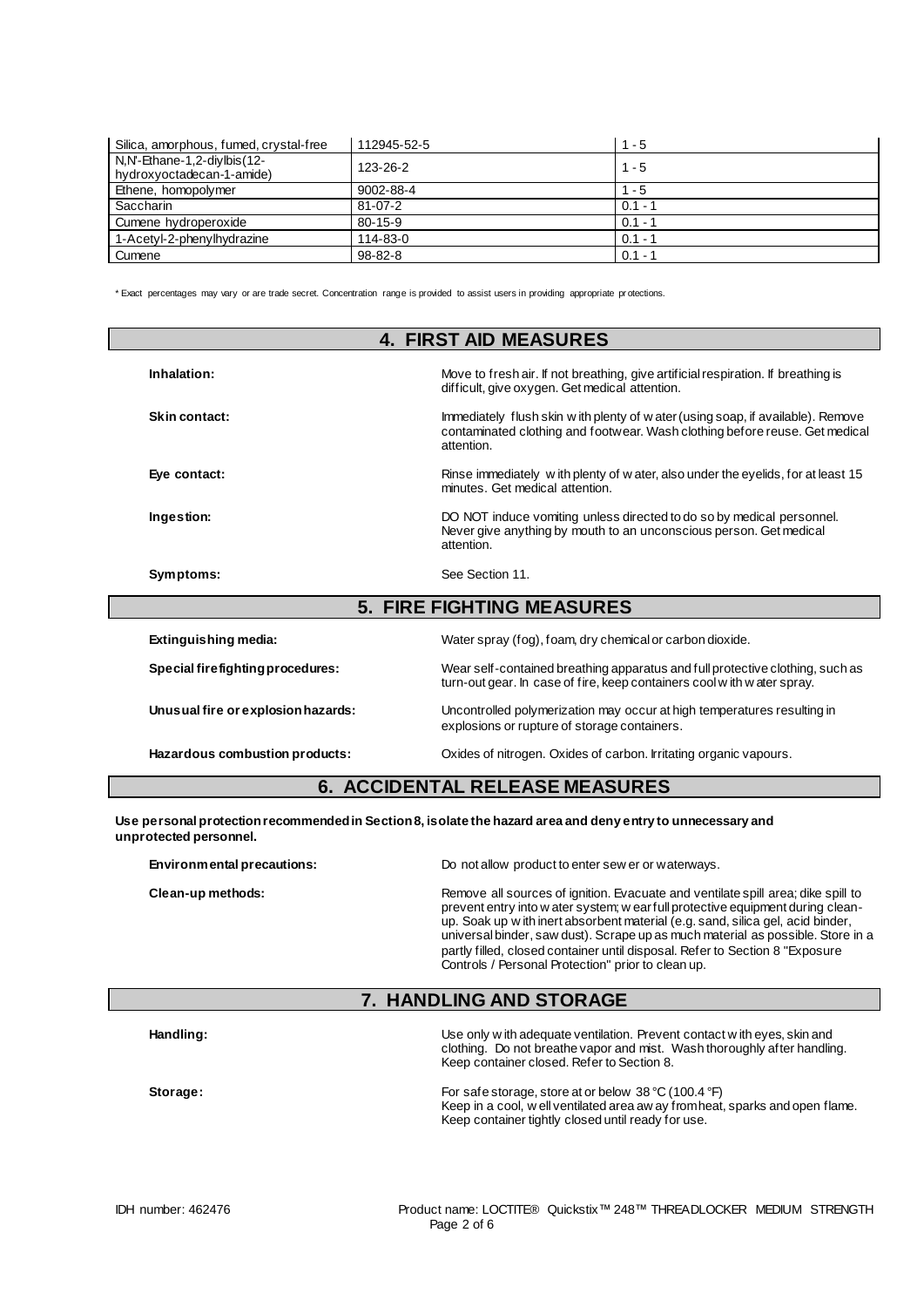# **8. EXPOSURE CONTROLS / PERSONAL PROTECTION**

**Employers should complete an assessment of all workplaces to determine the need for, and selection of, proper exposure controls and protective equipment for each task performed.**

| Hazardous Component(s)                                   | <b>ACGIHTLV</b>                                                              | <b>OSHA PEL</b>                                                                                                                                                                                                 | <b>AIHA WEEL</b>                        | <b>OTHER</b> |
|----------------------------------------------------------|------------------------------------------------------------------------------|-----------------------------------------------------------------------------------------------------------------------------------------------------------------------------------------------------------------|-----------------------------------------|--------------|
| Tetramethylene dimethacrylate                            | None                                                                         | None                                                                                                                                                                                                            | None                                    | None         |
| Organic derivate of castor oil~                          | 10 mg/m3 TWA Total<br>dust.<br>3 mg/m3 TWA<br>Respirable fraction.           | 15 mg/m3 TWA Total<br>dust.<br>5 mg/m3 TWA<br>Respirable fraction.                                                                                                                                              | None                                    | None         |
| Silica, amorphous, fumed, crystal-free                   | 10 mg/m3 TWA<br>Inhalable dust.<br>3 mg/m3 TWA<br>Respirable fraction.       | 20 MPPCF TWA<br>$0.8$ mg/m $3$ TWA                                                                                                                                                                              | None                                    | None         |
| N,N'-Ethane-1,2-diylbis(12-<br>hydroxyoctadecan-1-amide) | None                                                                         | None                                                                                                                                                                                                            | None                                    | None         |
| Ethene, homopolymer                                      | 10 mg/m3 TWA<br>Inhalable particles.<br>3 mg/m3 TWA<br>Respirable particles. | 15 MPPCF TWA<br>Respirable fraction.<br>15 mg/m3 TWA Total<br>dust.<br>50 MPPCF TWA<br>Total dust.<br>5 mg/m3 TWA<br>Respirable fraction.<br>5 mg/m3 PEL<br>Respirable fraction.<br>15 mg/m3 PEL Total<br>dust. | None                                    | None         |
| Saccharin                                                | None                                                                         | None                                                                                                                                                                                                            | None                                    | None         |
| Cumene hydroperoxide                                     | None                                                                         | None                                                                                                                                                                                                            | 1 ppm (6 mg/m3)<br><b>TWA</b><br>(SKIN) | None         |
| 1-Acetyl-2-phenylhydrazine                               | None                                                                         | <b>None</b>                                                                                                                                                                                                     | None                                    | None         |
| Cumene                                                   | 50 ppm TWA                                                                   | 50 ppm (245 mg/m3)<br>PEL<br>(SKIN)                                                                                                                                                                             | None                                    | None         |

**Engineering controls:** Provide adequate local exhaust ventilation to maintain w orker exposure below exposure limits.

**Respiratory protection:** Use NIOSH approved respirator if there is potential to exceed exposure limit(s).

Eye/face protection: Safety goggles or safety glasses with side shields. Full face protection should be used if the potential for splashing or spraying of product exists. Safety show ers and eye wash stations should be available.

**Skin protection:** Use chemical resistant, impermeable clothing including gloves and either an apron or body suit to prevent skin contact. Neoprene gloves. Nitrile gloves.

## **9. PHYSICAL AND CHEMICAL PROPERTIES**

**Physical state:** Solid, Paste Color: Solid, Paste Color: Solid, Paste Color: Solid, Paste Color: Solid, Paste Color: Solid, Paste Color: Solid, Paste Color: Solid, Paste Color: Solid, Paste Color: Solid, Paste Color: Soli Color:<br>Odor: **Odor threshold:**<br>pH: **pH:**<br> **Vapor pressure:**<br>
Vapor pressure:<br>  $\frac{1}{2}$  A and  $\frac{1}{2}$  A and  $\frac{1}{2}$  A and  $\frac{1}{2}$  A and  $\frac{1}{2}$  A and  $\frac{1}{2}$  A and  $\frac{1}{2}$  A and  $\frac{1}{2}$  A and  $\frac{1}{2}$  A and  $\frac{1}{2}$  A and  $\frac{1}{2}$  A and  $\frac$ **Vapor pressure:**  $\leftarrow$  5 mm hg (80 °F (26.7 °C))<br> **Boiling point/range:**  $\leftarrow$  5 00 °F (> 148.9 °C)None **Melting point/ range: Specific gravity:**  $\begin{array}{ccc} 1.1 & 1.1 \\ \hline \end{array}$  **Specific gravity:**  $\begin{array}{ccc} 1.1 & 1.1 \\ \hline \end{array}$  Not available. Vapor density:<br>Flash point: **Flammable/Explosive limits - lower:** Not available.<br> **Flammable/Explosive limits - upper:** Not available. **Flammable/Explosive limits - upper:** Not available.<br> **Autoignition temperature:** Not available. Autoignition temperature:<br>Flam mability: **Evaporation rate:** Not available. Not available to the Not available.<br>**Solubility in water:** Not available. Not available. **Solubility in water:** Solubility in water:<br> **Partition coefficient (n-octanol/water):** Not available. **Partition coefficient (n-octanol/water):** 

Characteristic<br>Not available. **Boiling Point Point Property**<br>Not available. **Froduct is a solid.**<br>Not available. Not applicable<br>Not available.

IDH number: 462476 Product name: LOCTITE® Quickstix™ 248™ THREADLOCKER MEDIUM STRENGTH Page 3 of 6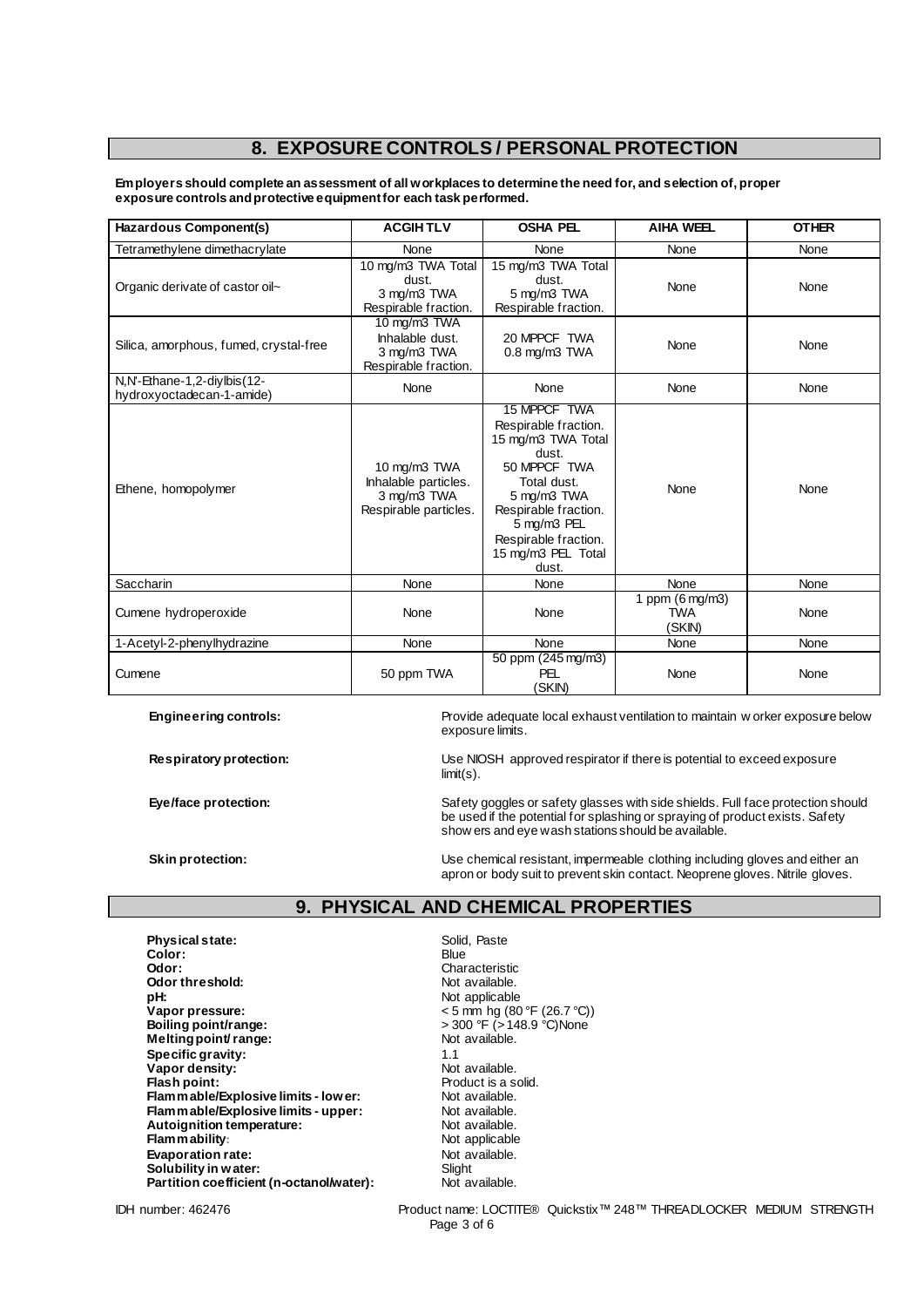**VOC content:** 0.37 %; 4.08 g/l<br> **Viscosity:** Not available. **Decomposition temperature:** 

Not available.<br>Not available.

|                                      | <b>10. STABILITY AND REACTIVITY</b>                                                                                             |
|--------------------------------------|---------------------------------------------------------------------------------------------------------------------------------|
| Stability:                           | Stable under normal conditions of storage and use.                                                                              |
| Hazardous reactions:                 | None under normal processing. Polymerization may occur at elevated temperature or in the<br>presence of incompatible materials. |
| Hazardous decomposition<br>products: | Oxides of nitrogen. Oxides of carbon. Irritating organic vapours.                                                               |
| Incompatible materials:              | Strong oxidizing agents.                                                                                                        |
| Reactivity:                          | Not available.                                                                                                                  |
| Conditions to avoid:                 | Elevated temperatures. Heat, flames, sparks and other sources of ignition. Store aw ay from<br>incompatible materials.          |

### **11. TOXICOLOGICAL INFORMATION**

**Relevant routes of exposure:** Skin, Inhalation, Eyes, Ingestion

#### **Potential Health Effects/Symptoms**

**Inhalation:** Inhalation of vapors or mists of the product may be irritating to the respiratory system.<br>
Skin contact: Causes skin irritation. May cause allergic skin reaction. **Skin contact:** Causes skin irritation. May cause allergic skin reaction.<br> **Eye contact:** Causes serious eye irritation. **Eye contact:** Causes serious eye irritation. **Ingestion:** May cause gastrointestinal tract irritation if sw allowed.

| <b>Hazardous Component(s)</b>                            | LD50s and LC50s                                                  | Immediate and Delayed Health Effects                                  |
|----------------------------------------------------------|------------------------------------------------------------------|-----------------------------------------------------------------------|
| Tetramethylene dimethacrylate                            | None                                                             | Irritant, Allergen                                                    |
| Organic derivate of castor oil~                          | None                                                             | No Data                                                               |
| Silica, amorphous, fumed, crystal-free                   | None                                                             | Nuisance dust                                                         |
| N,N'-Ethane-1,2-diylbis(12-<br>hydroxyoctadecan-1-amide) | None                                                             | No Data                                                               |
| Ethene, homopolymer                                      | None                                                             | No Target Organs                                                      |
| Saccharin                                                | Oral LD50 (Mouse) = $17$ g/kg                                    | No Target Organs                                                      |
| Cumene hydroperoxide                                     | None                                                             | Allergen, Central nervous system, Corrosive,<br>Irritant, Mutagen     |
| 1-Acetyl-2-phenylhydrazine                               | Oral LD50 (Mouse) = $270$ mg/kg                                  | Allergen, Blood, Kidney, Mutagen, Some<br>evidence of carcinogenicity |
| Cumene                                                   | Oral LD50 (Rat) = $2.91$ g/kg<br>Oral LD50 $(Rat) = 1,400$ mg/kg | Central nervous system, Irritant, Lung                                |

| Hazardous Component(s)                 | <b>NTP Carcinogen</b>                               | <b>IARC Carcinogen</b> | <b>OSHA Carcinogen</b>   |
|----------------------------------------|-----------------------------------------------------|------------------------|--------------------------|
|                                        |                                                     |                        | (Specifically Regulated) |
| Tetramethylene dimethacrylate          | No                                                  | No                     | No.                      |
| Organic derivate of castor oil~        | No.                                                 | <b>No</b>              | No.                      |
| Silica, amorphous, fumed, crystal-free | No.                                                 | <b>No</b>              | No.                      |
| N,N'-Ethane-1,2-diylbis(12-            | <b>No</b>                                           | <b>No</b>              | <b>No</b>                |
| hydroxyoctadecan-1-amide)              |                                                     |                        |                          |
| Ethene, homopolymer                    | No.                                                 | No                     | No.                      |
| <b>Saccharin</b>                       | No                                                  | No                     | No                       |
| Cumene hydroperoxide                   | N <sub>o</sub>                                      | <b>No</b>              | No.                      |
| 1-Acetyl-2-phenylhydrazine             | No.                                                 | No.                    | No.                      |
| Cumene                                 | Reasonably Anticipated to be<br>a Human Carcinogen. | Group 2B               | <b>No</b>                |

#### **12. ECOLOGICAL INFORMATION**

**Ecological information:** Not available.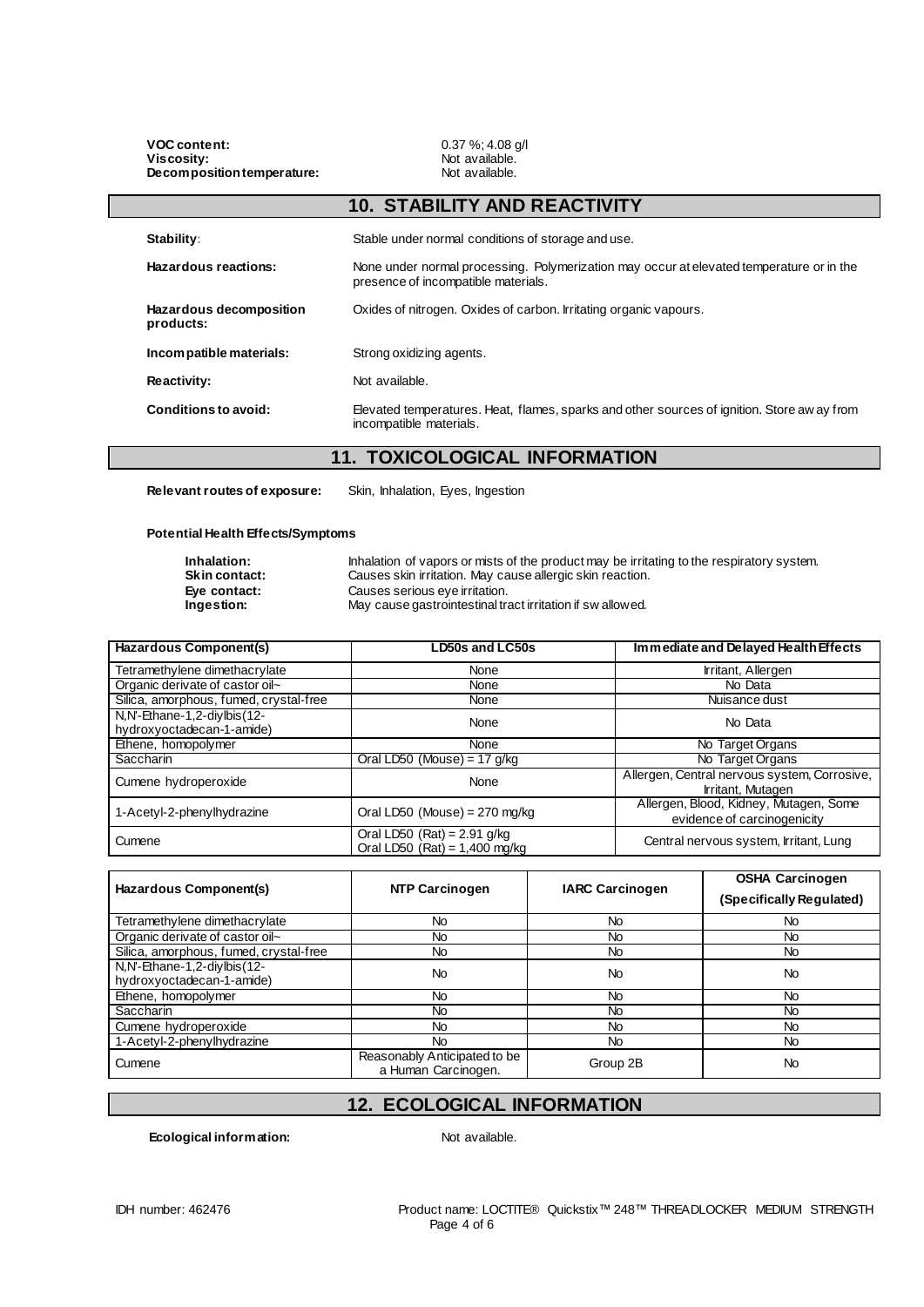# **13. DISPOSAL CONSIDERATIONS**

**Information provided is for unused product only.**

**Recommended method of disposal:** Follow all local, state, federal and provincial regulations for disposal.

#### **14. TRANSPORT INFORMATION**

**The transport information provided in this section only applies to the material/formulation itself, and is not specific to any package/configuration.**

| U.S. Department of Transportation Ground (49 CFR) |                                                        |
|---------------------------------------------------|--------------------------------------------------------|
| Propershipping name:                              | RQ, Environmentally hazardous substance, solid, n.o.s. |
| Hazard class or division:                         | 9                                                      |
| Identification number:                            | UN 3077                                                |
| Packing group:                                    | Ш                                                      |
| <b>DOT Hazardous Substance(s):</b>                | alpha, alpha-Dimethylbenzylhydroperoxide               |
| International Air Transportation (ICAO/IATA)      |                                                        |
| Proper shipping name:                             | RQ, Environmentally hazardous substance, solid, n.o.s. |
| Hazard class or division:                         | 9                                                      |
| Identification number:                            | <b>UN 3077</b>                                         |
| Packing group:                                    | Ш                                                      |
| <b>Water Transportation (IMO/IMDG)</b>            |                                                        |
| Propershipping name:                              | RQ. ENVIRONMENTALLY HAZARDOUS SUBSTANCE. SOLID. N.O.S. |
| Hazard class or division:                         | 9                                                      |
| Identification number:                            | <b>UN 3077</b>                                         |
| Packing group:                                    | Ш                                                      |
|                                                   |                                                        |

# **15. REGULATORY INFORMATION**

**United States Regulatory Information**

| TSCA 8 (b) Inventory Status:                                                                                  | All components are listed as active or are exempt from listing on the Toxic Substances<br>Control Act (TSCA) inventory.                                                                                                                                                                        |
|---------------------------------------------------------------------------------------------------------------|------------------------------------------------------------------------------------------------------------------------------------------------------------------------------------------------------------------------------------------------------------------------------------------------|
| TSCA 12 (b) Export Notification:                                                                              | None above reporting de minimis                                                                                                                                                                                                                                                                |
| <b>CERCLA/SARA Section 302 EHS:</b><br><b>CERCLA/SARA Section 311/312:</b><br><b>CERCLA/SARA Section 313:</b> | None above reporting de minimis.<br>Immediate Health, Delayed Health<br>This product contains the follow ing toxic chemicals subject to the reporting requirements of<br>section 313 of the Emergency Planning and Community Right-To-Know Act of 1986 (40<br>CFR 372). Cumene (CAS# 98-82-8). |
| <b>CERCLA Reportable quantity:</b>                                                                            | Cumene hydroperoxide (CAS#80-15-9) 10 lbs. (4.54 kg)                                                                                                                                                                                                                                           |
| California Proposition 65:                                                                                    | This product contains a chemical know n in the State of California to cause cancer. This<br>product contains a chemical known to the State of California to cause birth defects or other<br>reproductive harm.                                                                                 |
| ada Regulatory Information                                                                                    |                                                                                                                                                                                                                                                                                                |
| <b>CEPA DSL/NDSL Status:</b>                                                                                  | Contains one or more components listed on the Non-Domestic Substances List. All other<br>components are listed on or are exempt from listing on the Domestic Substances List.<br>Components listed on the NDSL must be tracked by all Canadian Importers of Record as                          |

#### **16. OTHER INFORMATION**

Please contact Regulatory Affairs for additional details.

**This safety data sheet contains changes from the previous version in sections:** 3, 13, 15

| Prepared by:<br>Product Safety and Regulatory Affairs |
|-------------------------------------------------------|
|-------------------------------------------------------|

**Issue date:** 12/07/2020

**Can** 

required by Environment Canada. They may be imported into Canada in limited quantities.